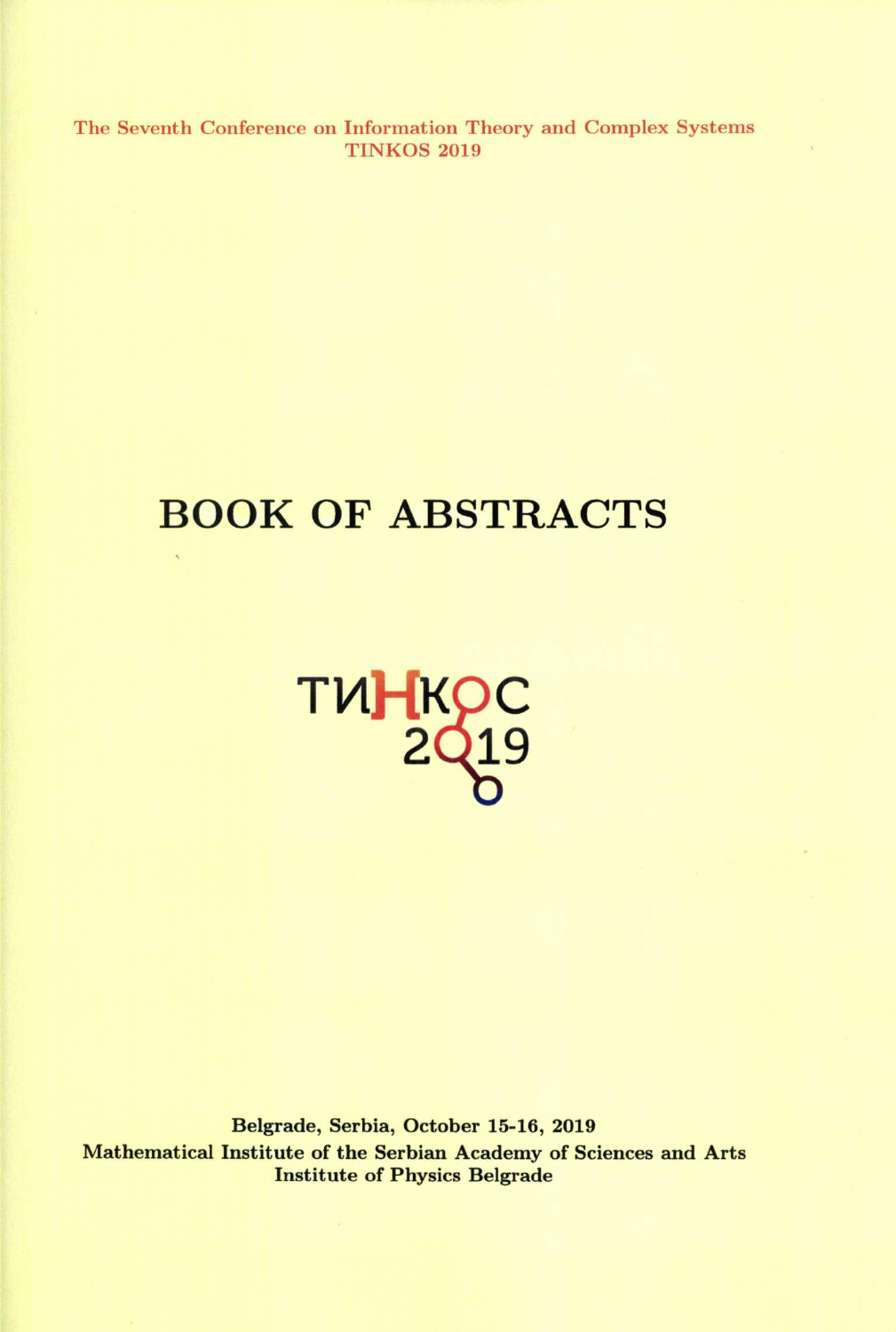# **COST Actions as a wide network of researchers and innovators across Europe**

**Bratislav P. Marinković 1**

1 *Institute of Physics of Belgrade, University of Belgrade, Pregrevica 118, 11080 Belgrade, Serbia\**

*E-mail:* 1[bratislav.marinkovic@ipb.ac.rs](mailto:1bratislav.marinkovic@ipb.ac.rs)

#### **<sup>1</sup>Keywords**

COST; interdisciplinarity; OECD fields; network.

#### **Summary**

The European Cooperation in Science and Technology (COST) is a funding organision for the creation of research networks [1]. COST is an intergovernmental framework consisting at present of 38 Members and 1 Cooperating Member country. The networks projects are called *Actions* and approved projects are funded for four years with the average fund of 134,500 EUR per year. These networks offer an open space for collaboration among scientists across Europe (and beyond) and thereby give impetus to research advancements and innovation [1].

COST Association does not fund research itself but it funds collaboration activities (workshops, conferences, working group meetings, training schools, short-term scientific missions - STSM, and dissemination and communication activities). At present there are 1178 completed Actions, 213 running Actions and from the next month new 35 Actions will start their 4 year terms. As of 2018, approximately 45,000 researches has been involved in COST Actions. Only in that year 2,457 STSMs have been accomplished [2].

Different disciplines of the Actions are categorized as 6 OECD fields of science and technology: *i*) Natural sciences; *ii*) Engineering and technology; *iii*) Social sciences; *iv*) Medical and health sciences; *v*) Agricultural sciences; and *vi*) Humanities. One of the COST priorities is to foster interdisciplinary research for breakthrough science. During two calls for Action proposals approximately 50% of proposals required expertise in two or more fields. The distribution of the fields within the Open Calls 2018-1 and -2 is presented in Table 1 [3].

| Main OECD Fields of Science and<br>$OC-2018-1$ | $OC-2018-2$ |
|------------------------------------------------|-------------|
|                                                |             |
| 25.8%                                          | 25.9 %      |
| 22.4 %                                         | 24.1 %      |
| 20.9%                                          | 20.8%       |
| 17.1 %                                         | 16.7%       |
| 5.4 %                                          | 6.7%        |
| 8.4%                                           | 5.8%        |
|                                                |             |

 <sup>\*</sup> The author is COST National Coordinator.

<u>.</u>

Involvement of Serbian researchers in COST Actions is constantly increasing so that country representation in COST Actions starting from 73 % in 2014 achieved 90 % in 2018. Also, leadership positions in COST Actions held by Serbian participants is steadily increasing, from 16 in 2014 to 29 in 2016 and even to 42 in 2018. Participation in network activities comprises 106 STSMs, 190 trainees and 16 trainers in 2018. The total budget received by Serbian participants hits almost 1 million euros [4].

Distribution of OECD fields among Serbian research community is presented in Figure 1. On the graph the first columns in blue represent data from the 4 open calls (2015- 2016) while the second columns in green are those from all 7 open calls (2015-2018).



Many other statistical data is available for considerations, such as participation of Inclusiveness Target Countries (ITC), gender balance, number of ECI - Early Carrier Investigators, distributions of marks of evaluated proposals, etc. All data and knowledge accumulated within COST demonstrates the complexity of research network in Europe.

#### **References**

- 1. About COST [https://www.cost.eu/who-we-are/about-cost/.](https://www.cost.eu/who-we-are/about-cost/)
- 2. The figures are taken from the presentation of Director of the COST Association, Dr. Ronald de Bruin, at the COST Info-day in Belgrade on 28th March 2019.
- 3. Reports for the Committee of Senior Officials prepared by Science Operations Open Call Scientific Managements in (2018) and (2019).
- 4. Country factsheet for 2018 on the COST members' page in the website (2019) <https://www.cost.eu/who-we-are/members/RS/>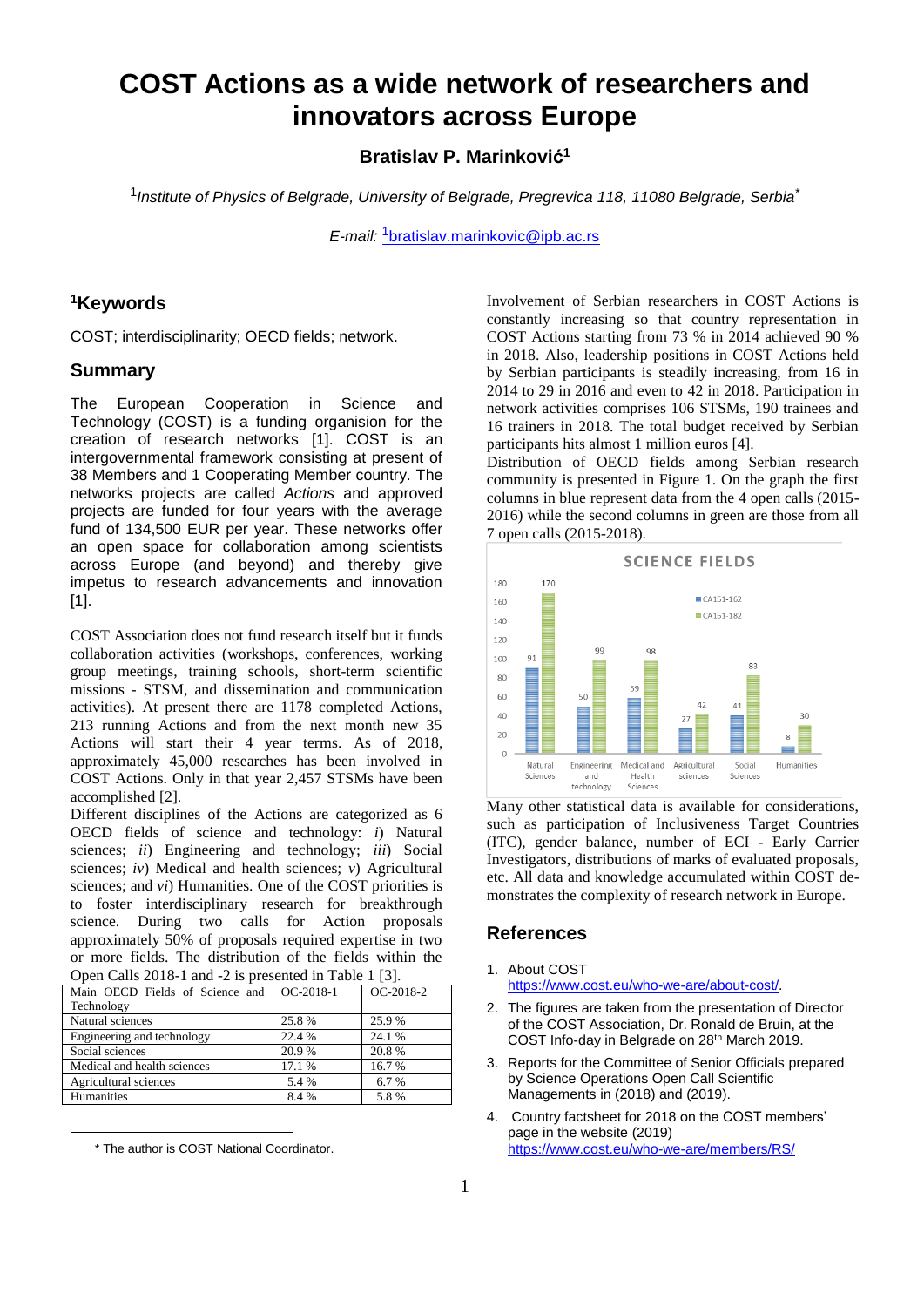## **DAY 1 (October 15)**

| Home                       |
|----------------------------|
| <b>Topics</b>              |
| <b>Committees</b>          |
| <b>Invited Speakers</b>    |
|                            |
| Program                    |
| <b>Abstract Submission</b> |
| <b>Local Information</b>   |



| 09:30 - 10:00   | <b>REGISTRATION</b>                                                                                                                      |
|-----------------|------------------------------------------------------------------------------------------------------------------------------------------|
| $10:00 - 10:20$ | <b>OPENING</b><br>Velimir Ilić - Introduction to TINKOS 2019>                                                                            |
| $10:20 - 11:30$ | <b>INFORMATION MEASURES</b>                                                                                                              |
| $10:20 - 10:50$ | Jan Korbel<br><b>CLASSIFICATION OF GENERALIZED ENTROPIES</b><br>AND APPLICATIONS TO COMPLEX SYSTEMS                                      |
| $10:50 - 11:10$ | Slavko Simić<br>ON THE SYMMETRIZED S-DIVERGENCE                                                                                          |
| 11:10 - 11:30   | Zlata Tabachova, Petr Jizba<br>RENYI ENTROPY TRANSFER IN DETERMINISTIC CHAOTIC SYSTEM                                                    |
| $11:30 - 11:50$ | <b>Coffee Break</b>                                                                                                                      |
| $11:50 - 13:40$ | <b>QUANTUM AND NONEQULIBRIUM SYSTEMS</b>                                                                                                 |
| 11:50 - 12:20   | Édgar Roldán<br>MARTINGALE THEORY OF STOCHASTIC THERMODYNAMICS                                                                           |
| $12:20 - 12:50$ | Gonzalo Manzano Paule, Rosario Fazio, Édgar Roldán<br><b>QUANTUM MARTINGALE THEORY AND ENTROPY PRODUCTION</b>                            |
| $12:50 - 13:20$ | Igor Petrović, Jasmina Jeknić-Dugić, Momir Arsenijević, Miroljub Dugić<br>ON THE STABILITY OF THE QUANTUM BROWNIAN ROTATOR               |
| 13:20 - 13:40   | Miroljub Dugić, Jasmina Jeknic-Dugić, Momir Arsenijević<br>DOES 'THE OLD MAN' PLAY DICE?                                                 |
| 13:40 - 15.10   | <b>Lunch Break</b>                                                                                                                       |
| $15:10 - 16:30$ | SIGNAL COMPLEXITY                                                                                                                        |
| 15:10 - 15:40   | Milos Milovanović, Bojan M. Tomić<br>A STOCHASTIC THEORY OF WAVELETS                                                                     |
| 15:40 - 16:10   | Jonatan Lerga<br>LOCAL ENTROPY MEASURES WITH APPLICATIONS IN BIOMEDICINE                                                                 |
| $16:10 - 16:30$ | Nicolleta Saulig<br>COMPLEXITY ESTIMATION OF NONSTATIONARY SIGNALS<br>BY MEANS OF THE RÉNYI ENTROPY                                      |
| $16:30 - 16:50$ | Coffee Break                                                                                                                             |
| $16:50 - 17:50$ | <b>NONLINEAR DYNAMICS</b>                                                                                                                |
| $16:50 - 17:20$ | Vladimir Jaćimović<br><b>GEOMETRY OF THE KURAMOTO MODEL AND ITS EXTENSIONS:</b><br>TOWARDS THE THEORY OF COLLECTIVE MOTIONS ON MANIFOLDS |
| $17:20 - 17:50$ | Igor Franović<br>MACROSCOPIC DYNAMICS IN HETEROGENEOUS ASSEMBLIES<br>OF EXCITABLE AND OSCILLATORY UNITS                                  |
| $17:50 - 18:10$ | <b>GUEST SECTION: SERBIAN NATIONAL COST COORDINATOR</b>                                                                                  |
| $17:50 - 18:10$ | Bratislav Marinković<br>COST ACTIONS AS A WIDE NETWORK                                                                                   |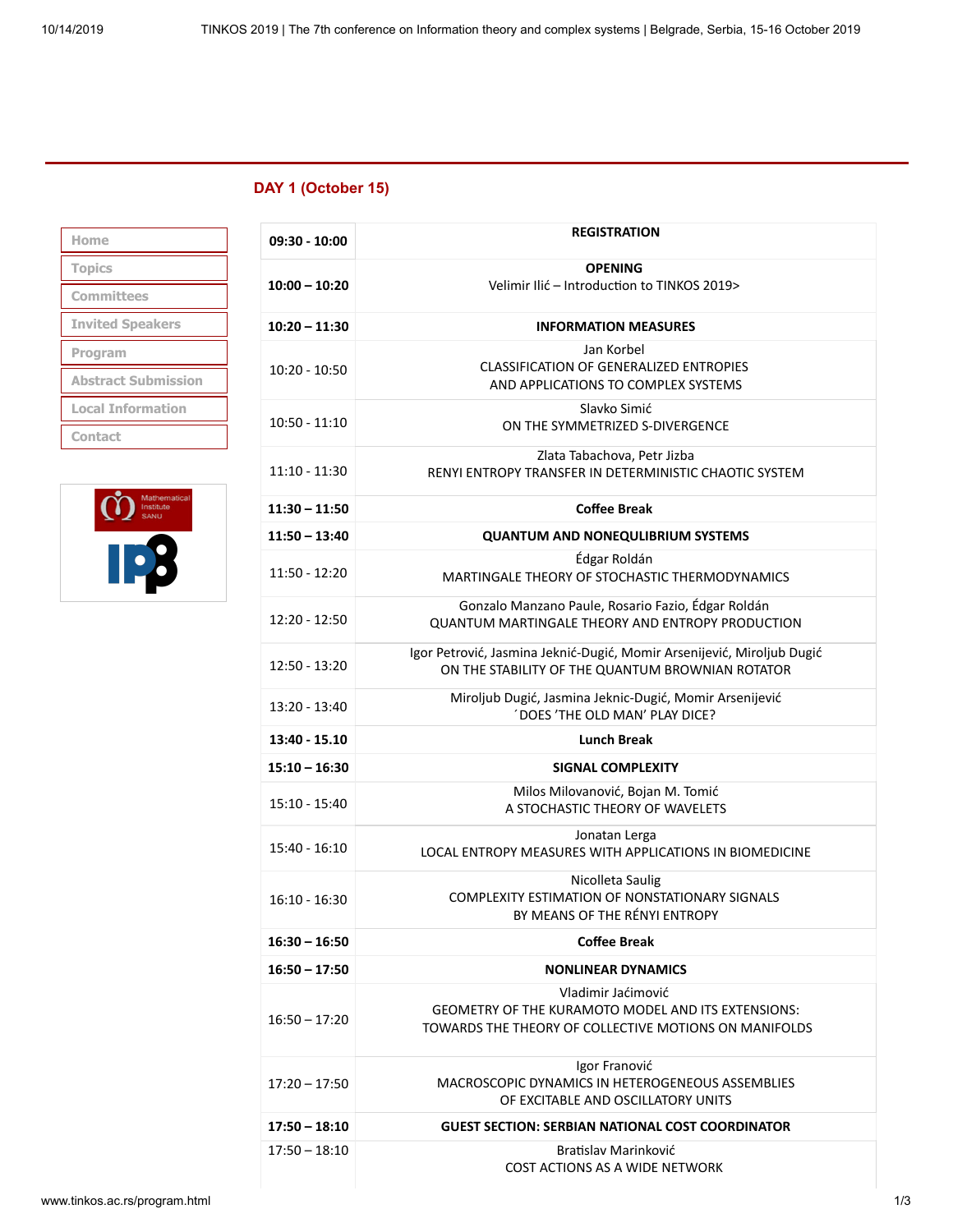|               | OF RESEARCHERS AND INNOVATORS ACROSS EUROPE |
|---------------|---------------------------------------------|
| 18:10 – 18:30 | <b>OPEN DISCUSSION</b>                      |
| 20:30         | <b>CONFERENCE DINNER</b>                    |

### **DAY 2 (October 16)**

| $09:00 - 10:10$ | <b>INFORMATION THEORY</b>                                                                                                                                                    |
|-----------------|------------------------------------------------------------------------------------------------------------------------------------------------------------------------------|
| $09:00 - 09:30$ | Bane Vasić<br><b>GRAPH EXPANSION-CONTRACTION METHOD</b><br>FOR CALCULATING ERROR FLOOR<br>OF LOW-DENSITY PARITY CHECK CODES                                                  |
| $09:30 - 9:50$  | Mohamed Yaoumi, Elsa Dupraz, Francois Leduc-Primeau, Frederic Guilloud<br>ENERGY-EFFICIENT PROTOGRAPH-BASED LDPC CODES                                                       |
| $09:50 - 10:10$ | Dragana Bajović, Jose M. F. Moura, Dejan Vukobratović<br>DETECTION OF RANDOM WALKS ON GENERIC TOPOLOGIES:<br>OPTIMAL PERFORMANCE CHARACTERIZATION<br>VIA CONVEX OPTIMIZATION |
| $10:10 - 10:30$ | <b>Coffee Break</b>                                                                                                                                                          |
| $10:30 - 11:30$ | <b>MODELS OF COLLECTIVE BEHAVIOR</b>                                                                                                                                         |
| $10:30 - 11:00$ | Aleksandra Alorić<br>MARKET FRAGMENTATION AND MARKET CONSOLIDATION<br>AS EMERGENT PROPERTIES IN SYSTEMS<br>OF ADAPTIVE TRADERS AND DOUBLE AUCTION MARKETS                    |
| $11:00 - 11:30$ | Simon Schweighofer<br>A BALANCE MODEL OF OPINION HYPERPOLARIZATION                                                                                                           |
| $11:30 - 11:50$ | <b>Coffee Break</b>                                                                                                                                                          |
| $11:50 - 13:20$ | <b>MACHINE LEARNING</b>                                                                                                                                                      |
| $11:50 - 12:20$ | Elsa Dupraz<br>ENERGY-EFFICIENT MACHINE LEARNING ALGORITHMS                                                                                                                  |
| $12:20 - 12:40$ | Jelena Milovanović, Branimir Todorović<br>USING DEEP NEURAL NETWORKS                                                                                                         |
|                 | FOR INTERNAL BANKING FRAUD DETECTION                                                                                                                                         |
| $12:40 - 13:00$ | Ivan Petrović, Bratislav P. Marinković, Stefan Ivanović, Violeta Petrović<br>MACHINE VS RULE-BASED LEARNING IN PHYSICS:<br>POSSIBILITIES AND ADVANTAGES                      |
| $13:00 - 13:30$ | Michał Bejger<br>APPLICATIONS OF MACHINE LEARNING<br>IN GRAVITATIONAL-WAVE ASTROPHYSICS                                                                                      |
| $13:30 - 14:50$ | <b>Lunch Break</b>                                                                                                                                                           |
| $14:50 - 16:10$ | <b>COMPLEX NETWORKS</b>                                                                                                                                                      |
| $14:50 - 15:20$ | Ljupčo Kocarev<br>BAYESIAN CONSENSUS CLUSTERING IN NETWORKS                                                                                                                  |
| $15:20 - 15:50$ | Slobodan Maletić<br>TOPOLOGICAL ANALYSIS OF COMPLEX DATASETS:<br>TOWARD EXHAUSTIVE RECONSTRUCTION OF RELATIONSHIPS                                                           |
| $15:50 - 16:10$ | Dragorad Milovanović, Zoran Bojković<br>OPTIMAL DEPLOYMENT OF 5G NETWORK SLICING<br>BASED ON COMPLEX NETWORK THEORY                                                          |
| $16:10 - 16:30$ | <b>Coffee Break</b>                                                                                                                                                          |
| $16:30 - 17:40$ | <b>BIONFORMATION SYSTEMS</b>                                                                                                                                                 |